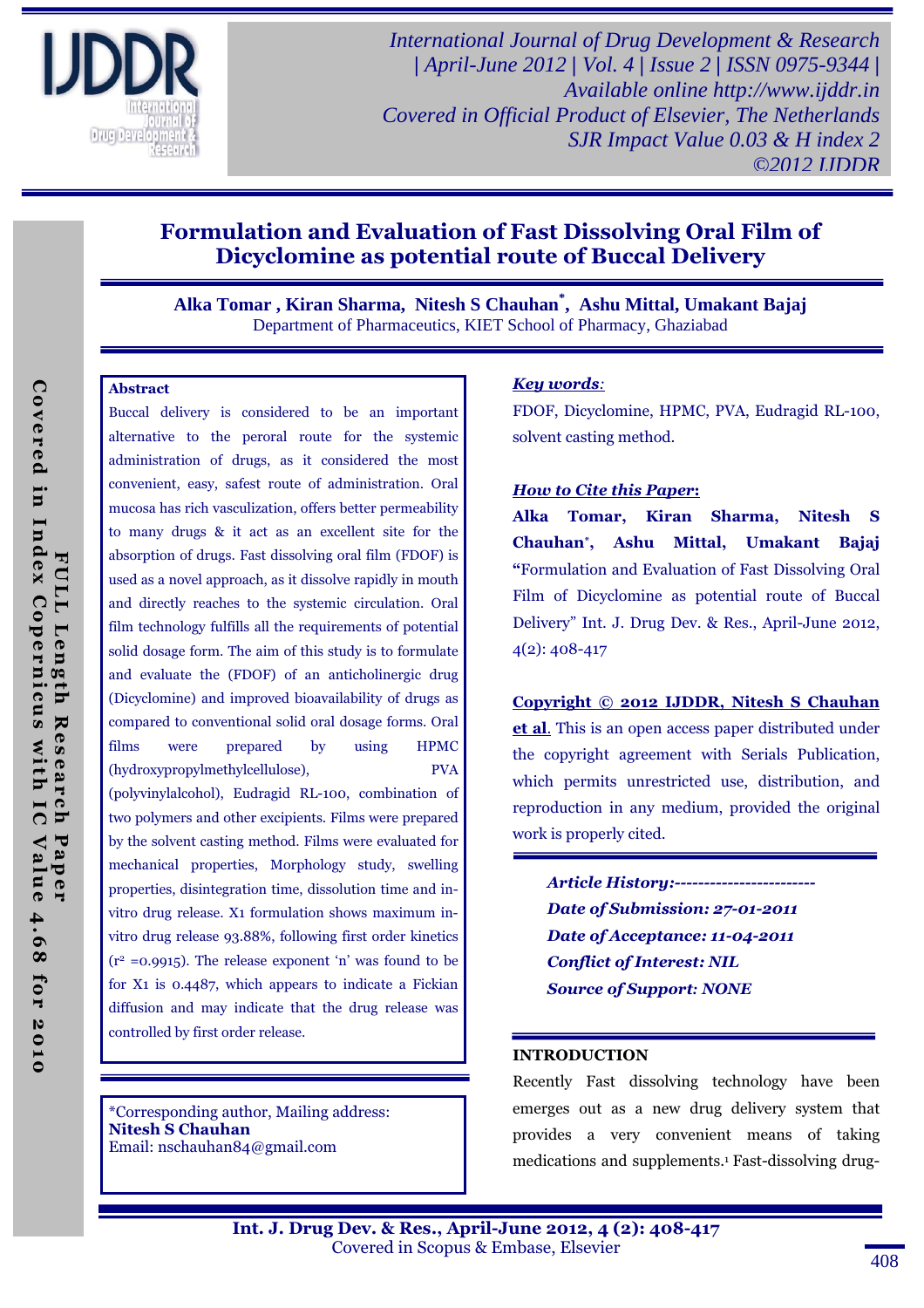delivery systems were first developed in the late 1970s as an alternative to conventional dosage forms for pediatric and geriatric patients who experience difficulties in swallowing traditional oral solid-dosage forms. The buccal cavity is an attractive route of administration for Systemic drug delivery. Oral mucosa has a rich vascularization and offers higher permeability to many drugs. It has been well known that after buccal and sublingual administration drug solutes are rapidly absorbed in to the reticulated vein and are then drained into the systemic circulation2.The concept of Fast Dissolving Drug Delivery System emerged from the desire to provide patient with a conventional mean of taking their medication. Difficulty in swallowing (Dysphagia) is a common problem of all age groups, especially elderly and paediatrics, because of physiological changes associated with these groups of patients3. Dicyclomine hydrochloride is tertiary amine, an anticholinergic drug. It exerts some nonspecific direct relaxant effect on smooth muscle. So used as an antispasmodic. In therapeutic doses they decrease spasm of the gastrointestinal tract, biliary tract, ureter and uterus. The half life of dicyclomine HCL is 4-6 hr. The drug is orally administered as 20 mg tablets twice daily with total daily doses ranging from 20 to 80 mg.

Following oral administration, Dicyclomine HCL is well absorbed (based on absorption of radiolabeled dicyclomine) and undergoes substantial first-pass metabolism; the systemic bioavailability of dicyclomine HCL is approximately 60%. In view of these facts this drug can be considered as a suitable candidate for fast dissolving oral film. In this study, an attempt is made to investigate the feasibility of fast dissolving oral films as a medium for the fast delivery of dicyclomine HCl with better bioavailability and enhanced patient compliance.

Material and methods Materials

Dicyclomine was purchased from Jackson Laboratories Pvt Ltd, Amritsar, India. HPMC-15, PVA were purchase from central drug house Eudragit RL- 100 and Aspartame were obtained as a gift sample from Ranbaxy Pvt Ltd, gurgaon. Organic solvents used were of analytical grade and other chemicals of Laboratory grade.

#### Preparation of films

## Preparation of Polymeric films of and Hydroxypropylmethyl cellulose (HPMC) and PVA:

Drug (dicyclomine HCL) containing fast dissolving films were fabricated by the solvent casting method. The optimized amount of polymer  $PVA(2.5\%w/v)$ was dissolved in 5ml of water and stirrer continuously for 1 hour, optimized amount of sweetener, and Plasticizer were dissolved in 95% ethanol and then added to the polymeric solution, flavor and were dissolved in 2 ml distilled water and added to the polymeric solution. The optimized amount of drug was dissolved in 2ml of water and kept on sonication for proper dispersion. The drug solution was then added to the polymeric solution was stirred for 30 min using magnetic stirrer and was kept in undisturbed condition till the entrapped air bubbles were removed. The aqueous solution was casted in a plastic petridish having 68 cm2 surface area and was dried at controlled room temperature  $(25^{\circ}$  -  $30^{\circ}$ C, 45 %RH) as well as at increased temperature (microwave oven). The film took approximately 48 hr to dry at controlled room temperature. The dried film was carefully removed from the petridish and was cut into size required for testing. The films were stored in air tight plastic bags till further use4, 5. Same procedure were be followed for the preparation of HPMC-15 film and combination of HPMC15:PVA (1:1.5%w/v) and HPMC-50 : Eudragid(2:1%w/v). The composition of drug loaded film is shown in table no. 2.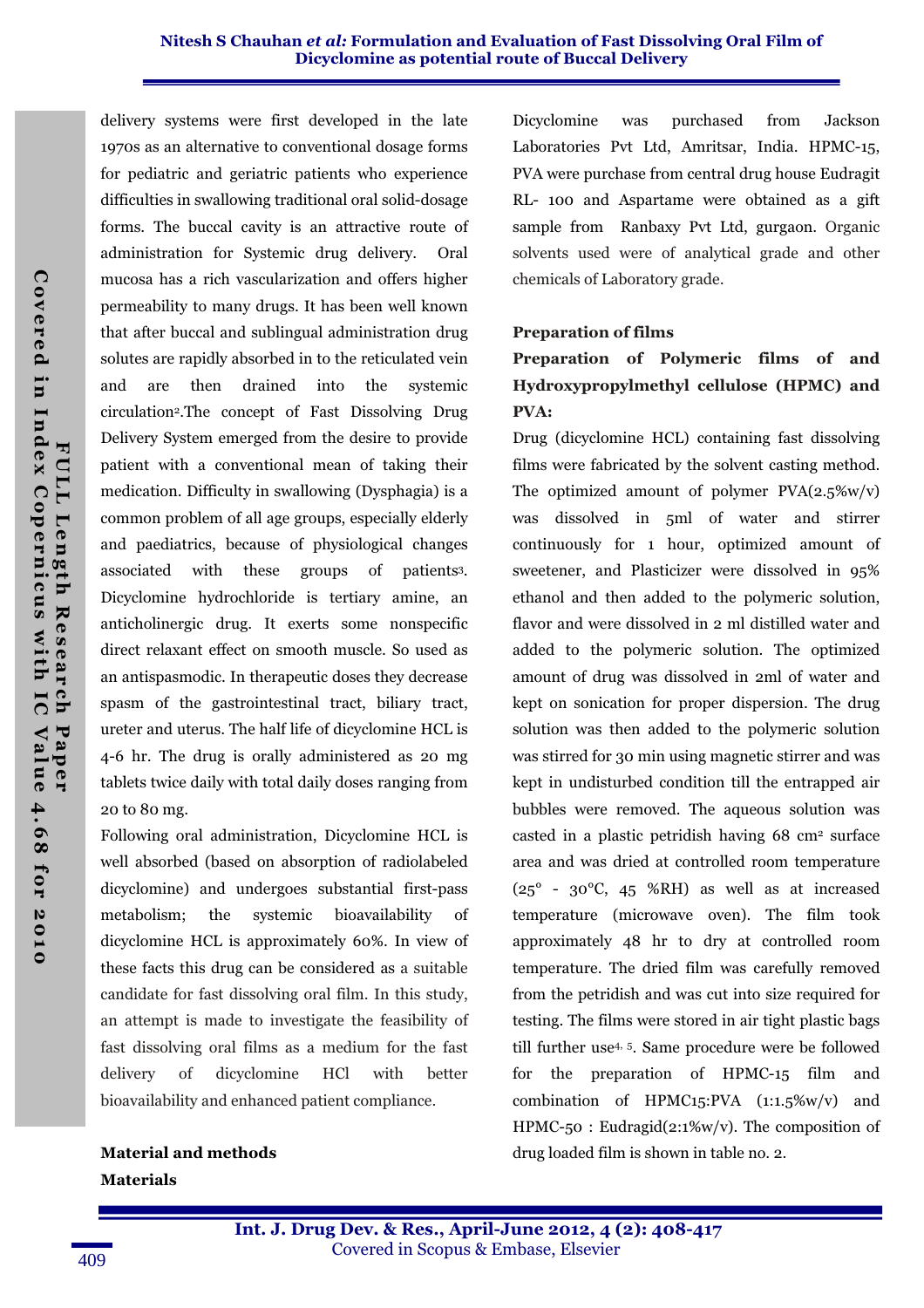Evaluation of prepare fast dissolving oral films:

### Film Thickness:

The thickness of each of 10 film of each type of formulation was measured using a micrometer screw gauge6 and the average was determined as shown in Table no. 3

## Weight Variation:

The individual weight each of 10 samples of each formulation was determined. The average weight was calculated as shown in table no. 3.

Hydration Study (water uptake/ swelling study)  $7, 8$  The film sample was weighed and placed on a preweighed stainless steel wire mesh. The wire mesh was then submerged in a petridish containing 20 ml distilled water. Increase in weight of the film was determined at regular time intervals until a constant weight was obtained as shown in table no. 3. The hydration ratio of the film was calculated using following formula-

Hydration ratio =  $W_t - W_0$  $W_{\rm o}$ 

Where Wt = weight of film at time t and  $W_0$  = weight of film at zero time.

## Moisture Loss (Moisture Vapor Transmission) 9

The percent moisture loss was determined by placing prepared film in desiccators containing anhydrous calcium chloride. After three days, the film was taken and reweighed. The percent moisture loss was calculated using following formula results are in table no. 2

 $W_{\rm o}$ Moisture  $loss =$   $\longrightarrow$  X 100  $W_{o}$  - Wt

Where  $W_0$ = initial weight  $W_t$  = final weight.

## Measurement of Mechanical Properties 10, 11

The tensile testing gives an indication of the strength and elasticity of the film, reflected by the parameters - tensile strength, elastic modulus, % strain, and load at yield. The type of the polymer is characterized by following table:

Table: 1 Mechanical Properties of Film

| <b>Type of</b><br>polymer | <b>Tensile</b><br><b>Strength</b> | <b>Elastic</b><br><b>Modulus</b> | %<br><b>Strain</b> |
|---------------------------|-----------------------------------|----------------------------------|--------------------|
| Soft and Weak             | Low                               | Low                              | Low                |
| Hard and Brittle          | Moderate                          | High                             | Low                |
| Soft and Tough            | Moderate                          | Low                              | High               |
| Hard and Tough            | High                              | High                             | High               |

The mechanical properties of the film gives idea about to what extent the film can withstand the force or stress during processing, packaging, transport and handling. The desirable characteristics of film are moderate tensile strength, low elastic modulus, high % strain and high load at yield. From the above table, the polymer should give soft but tough film.

## Percent Elongation

The prepared film was pulled by means of a pulley system. Weights were gradually added to the pan to increase the pulling force till the film was broken. The elongation was determined by noting the distance travelled by pointer before break of film on the graph paper.12, 13. The percent elongation was calculated by using formula-(mm-2) as given below, and the results are shown in table no. 4.

Percent elongation = 
$$
L_1
$$

$$
L_0
$$
X100

Where  $L_1$ = increase in the length,  $L_0$  = Initial length.

## Tensile Strength:

Film strip of dimension  $2 \text{ X } 2 \text{ cm}^2$  and free from air bubbles or physical imperfections was held between two clamps positioned at a distance of 3 cm apart. A cardboard was attached on the surface of the clamp via a double sided tape to prevent the film from being cut by the grooves of the clamp. During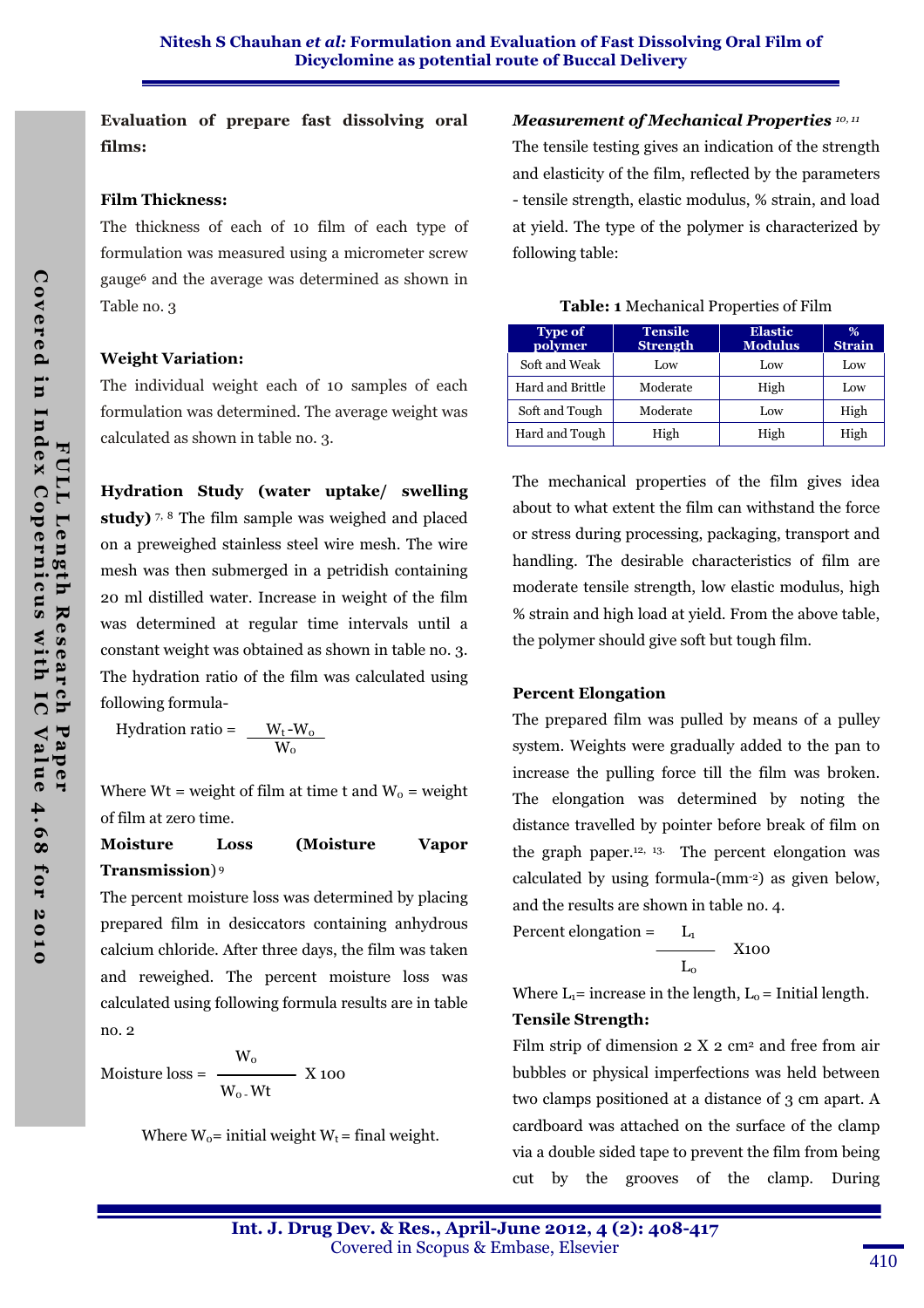measurement, the strips were pulled at the bottom clamp by adding weights in pan till the film breaks14. The force was measured when the films broke results is shown in table no.4

Tensile strength  $(kg/mm^2)$  = Force at Break Initial cross sectional area of the film (mm<sup>2</sup>)

#### Folding Endurance

This parameter was determined by repeatedly folding one film at the same place till it broke. The number of times the film could be folded at the same place without breaking/cracking gave the value of folding endurance as shown in table no. 4.

#### Surface pH:

The surface pH of the films was determined in order to investigate the possible side effects due to change in pH *in vivo*, since an acidic or alkaline pH may cause irritation to the buccal mucosa. The film to be tested was placed in a Petri dish and was moistened with 0.5 ml of distilled water and kept for 1 h. The pH was noted after bringing the electrode of the pH meter in contact with the surface of the formulation and allowing equilibrating for 1.0 min.15 The average of three determinations for each is shown in Table 4.

#### Compatibility studies:

The drug-polymer compatibility was confirmed by taking IR spectrum and DSC thermogram of drug, polymer and physical mixture of drug-polymer proved that the excipients were compatible with the Dicyclomine as shown in figure: 4, 5, 6, and 7

### Drug Content and Content Uniformity:

The drug content and content uniformity test was performed to ensure uniform distribution of drug. Five film units (2 cm x 2 cm) were cut from the four corners and the central part of the film  $(n=3)$ . Each film unit was placed in 100 ml of distilled water. Samples of 10 ml were withdrawn and diluted with 25 ml of methyl orange (1%w/v) and extracted with chloroform (3x7.5 ml), and then the volume of sample was made up to 50 ml with sodium acetate

solution. The solutions were filtered and analyzed at 465nm in a UV-Visible Spectrophotometer (Model UV-1700, Pharmaspec, UV-Visible Spectrophotometer, Shimadzu, Japan). The average of five films was taken as the content of drug in one film. The concentration of Dicyclomine HCL (in µg/ml) was calculated using standard calibration curve of dicyclomine. Content uniformity of films were done by selecting randomly five 4cm2 films from different batches and performing study same as drug content results is shown in table no. 3.

## In vitro Disintegration and Dissolution Time :( Chen MJ et al, 2006)

The disintegration time is the time when a film starts to break or disintegrate. The dissolution time is the time when the film completely dissolves. The *in vitro*  disintegration and dissolution time of fast-dissolving films was determined visually in a glass dish of 25 ml distilled water with swirling every 10 s. Disintegration and dissolution time was measure results are shown in table no. 3.

In Vitro Dissolution Study (drug release rate study): (Cilurzo F, et al, 2008)( Perumal VA, et al 2008)

The *in vitro* dissolution test was carried out in a USP II paddle dissolution apparatus. Samples of Dicyclomine-loaded films were equivalently containing 20 mg (4cm2) was cut and placed in dissolution media. The dissolution medium consisted of 300 ml freshly deionized simulated saliva (pH 6.8), maintained at  $37 \pm 1$  °C and stirred at 100 rpm. Samples of 10 ml were withdrawn at predetermined time intervals & replaced with fresh medium. The samples was diluted with 25 ml of methyl orange  $(1\%w/v)$  and extracted with chloroform  $(3x7.5 \text{ ml})$ , and then the volume of sample was made up to 50 ml with sodium acetate solution. The solution was filtered using Whatman filter Paper. The absorbance was taken at 465 nm against blank UV spectrophotometer (UV1700, Shimadzu, Japans) results are shown in figure: 2.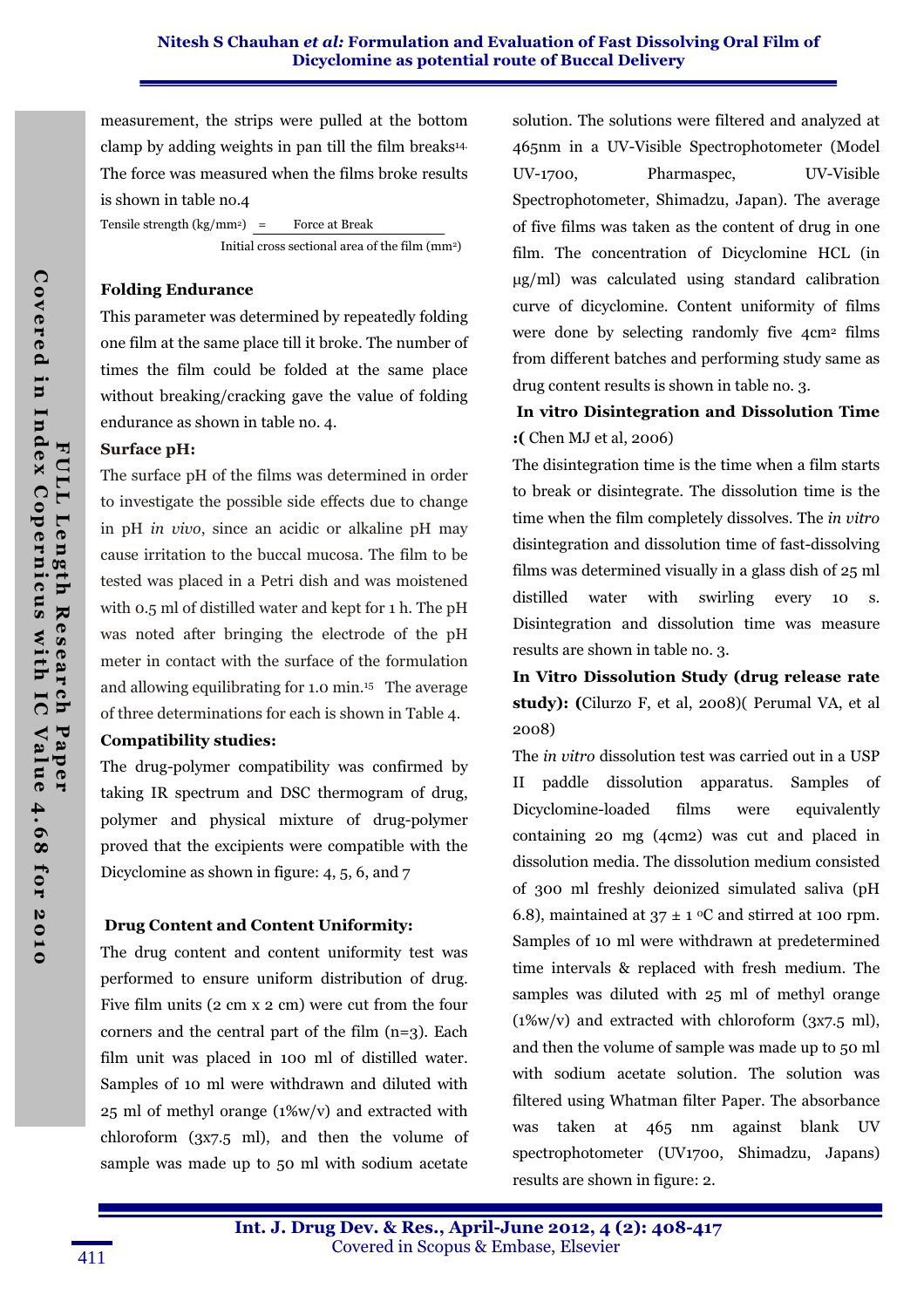#### RESULTS AND DISCUSSION

#### Preparation of film formulations:

All the film formulations containingHPMC-15, PVA and combination of HPMC-15: PVA, HPMC-50: EudragitRL-100 polymer with propylene glycol as plasticizer were readily prepared by solvent casting. A solvent mixture of ethanol and water was required to keep both polymers in solution

#### Evaluation of Prepared Films:

From the results of the tests for physical characterization conducted, it is observed that the weight and thickness of all film samples was uniform within each formulation.

Films formulated from PVA were smooth, flexible and transparent whereas those prepared from HPMC-15 were slightly rough in texture, less flexible and translucent. While the film prepared from combination of HPMC -15: PVA and HPMC-50: Eudragid RL-100 were smooth in texture, flexible and slightly translucent. All film formulations exhibited good folding endurance exceeding 500, except X2 formulation indicating that they are tough and flexible.

#### Surface pH

An acidic or alkaline pH of administered dosage forms can irritate the buccal mucosa. The measured surface pH was found to be close to neutral in all the formulations which means that they have less potential to irritate the buccal mucosa and therefore they should be fairly comfortable.

#### Drug content

All the film formulations of Dicyclomine HCL containing polymers show uniform drug content as seen in Table no.3

#### Swelling Index

The measurement of Swelling Index indicates that maximum swelling takes place in the formulations containing higher proportions PVA namely X1 and the least in those containing combination of HPMC-50 and Eudragid RL-100, because Eudragid RL-100

is water insoluble and less hydrophilic and therefore subject to lesser swelling upon hydration. It was also observed that films containing the hydrophilic polymers disintegrated very fast. The presence of the hydrophilic polymer, PVA seems to increase the surface wettability and swelling of the films. The rank order of swelling index from films was found to be X1>X2>X4>X3.

#### In vitro drug release studies

*In vitro* drug release studies in simulated saliva show more than 85 % release of dicyclomine HCL from all film formulations, *i.e.*, X<sub>1</sub>, X<sub>2</sub>, X<sub>3</sub>, and X<sub>4</sub> with in  $5$ minutes with X1 showing a maximum percentage drug release of 94 %. This could be attributed to the higher rate and extent of swelling of the larger proportion of the hydrophilic polymer, PVA. The rank order of in vitro drug release from films was found to be  $X_1 > X_3 > X_4 > X_2$ .

#### Kinetic analysis of in vitro release data:

In order to determine the release mechanism that provides the best description to the pattern of drug release, the *in vitro* release data were fitted to zeroorder, first-order, Hixson Crowell equation and Higuchi matrix model. The release data were also kinetically analyzed 15 using the Korsmeyer–Peppas model. The release exponent (n) describing the mechanism of drug release from the matrices was calculated by regression analysis using the following equation.

#### $Mt/M_{\infty} = Kt^{n}$

Where  $Mt/M_{\infty}$  is the fraction of drug released.

When the release data were fitted to Koresmeyer-Peppas release model and interpretation of release exponent values (n) enlightens in understanding the release mechanism from the dosage form19.

| Drug transport mechanism |
|--------------------------|
| Fickian diffusion        |
| Non-Fickian diffusion    |
| Case-II transport        |
| Super Case-II transport  |
|                          |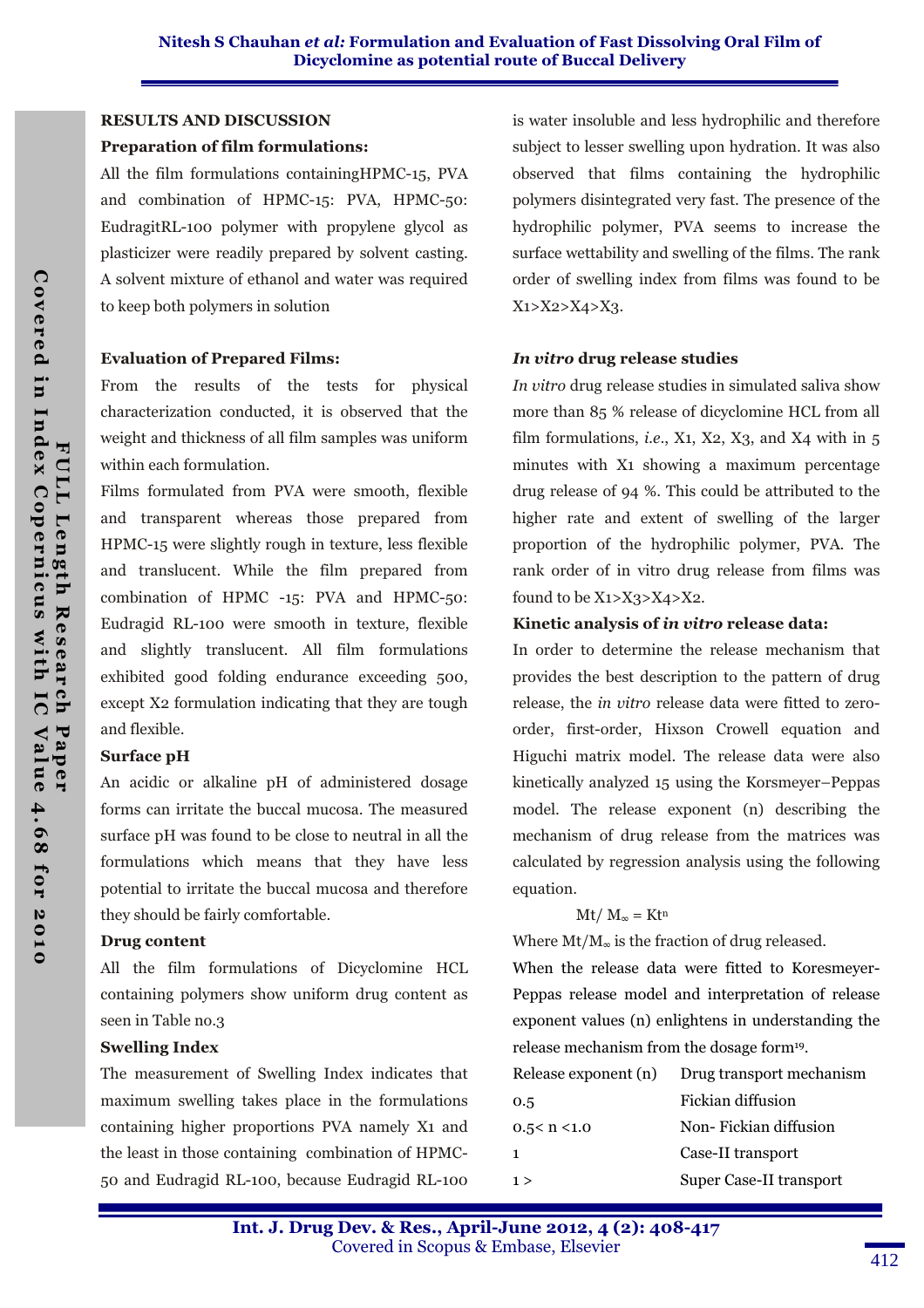After undergoing the release model for all the formulations the in vitro drug release of the optimized formulation X1 was best explained by first order, as the plots showed the highest linearity ( $r^2$  = 0.9915), followed by Korsmeyer peppas (r2=0.9771), Higuchi ( $r^2$  = 0.9602) and then zero order ( $r^2$  = 0.8676). The corresponding plot (ln Mt/M $\infty$  vs ln time) for the Korsmeyer-Peppas equation of the optimized formulation X1 indicated good linearity for X1 formulation. The release exponent 'n' was found to be for X1 is 0.4487, which appears to indicate Fickian diffusion and may indicate that the drug release was controlled by first order release.

#### Stability studies:

When the oral film preparation was stored in an aluminium package under normal condition or in a chamber controlled at 40°C and 75% in humidity for 4–13 weeks, no apparent changes in the dicyclomine content, form or color of preparations were observed. The contents of dicyclomine were fairly stable ranging from 98.4% to 101.7% during 13 weeks after storage at 30°C and 60% humidity (normal condition), or from 98.0% to 100.4% during the same periods after storage at 40°C and 75% RH humidity (accelerated condition).

#### **CONCLUSION**

This study shows that it is possible to formulate fast dissolving films of dicyclomine HCL with the intention of obtaining better therapeutic efficiency with increasing bioavailability and improving patient compliance. Plasticizer used PEG-400 resulted in better films in respect to physicochemical parameter like, tensile strength, % elongation, folding endurance and flexibility. Aspartame used as a sweetener will successfully mask the bitter taste of the drug dicyclomine. Formulation X1 shows minimum disintegration and dissolution time in comparison to other formulation. X1 was the best formulation showed 94.1376% drug release in 5 min. Data obtained from correlation coefficient and slope values revealed that drug release from formulation followed first order kinetics. *In vitro* stability evaluation of optimized formulation X1 with different environmental conditions, confirms the potential of films for longer storage.

Acknowledgement: The authors express their gratitude to Dr. U.K Bajaj (principal of KIET school of pharmacy), for their support and encouragement.

| <b>Ingredients</b>  | $X_1$ | X <sub>2</sub> | $X_3$     | <b>X4</b> |
|---------------------|-------|----------------|-----------|-----------|
| Dicyclomine HCL(mg) | 251   | 251            | 251       | 251       |
| PVA(mg)             | 250   |                |           |           |
| $HPMC-15$           |       | 200mg          |           |           |
| HPMC-50: Eudragid   |       |                | 200:100mg |           |
| HPMC-15:PVA         |       |                |           | 100:150mg |
| <b>PEG-400</b>      | 300   | 300            | 300       | 300       |
| Aspartame           | 62.52 | 62.52          | 62.52     | 62.52     |
| citric Acid         | 15    | 15             | 15        | 15        |
| Menthol             | 0.029 | 0.029          | 0.029     | 0.029     |
| Tween -80           | 0.2ml | 0.2ml          | 0.2ml     | 0.2ml     |
| Water(ml)           | 10    | 10             | 10        | 10        |
| Ethanol             | q.s   | q.s            | q.s       | q.s       |

Table 2: Composition of Drug loaded fast dissolving film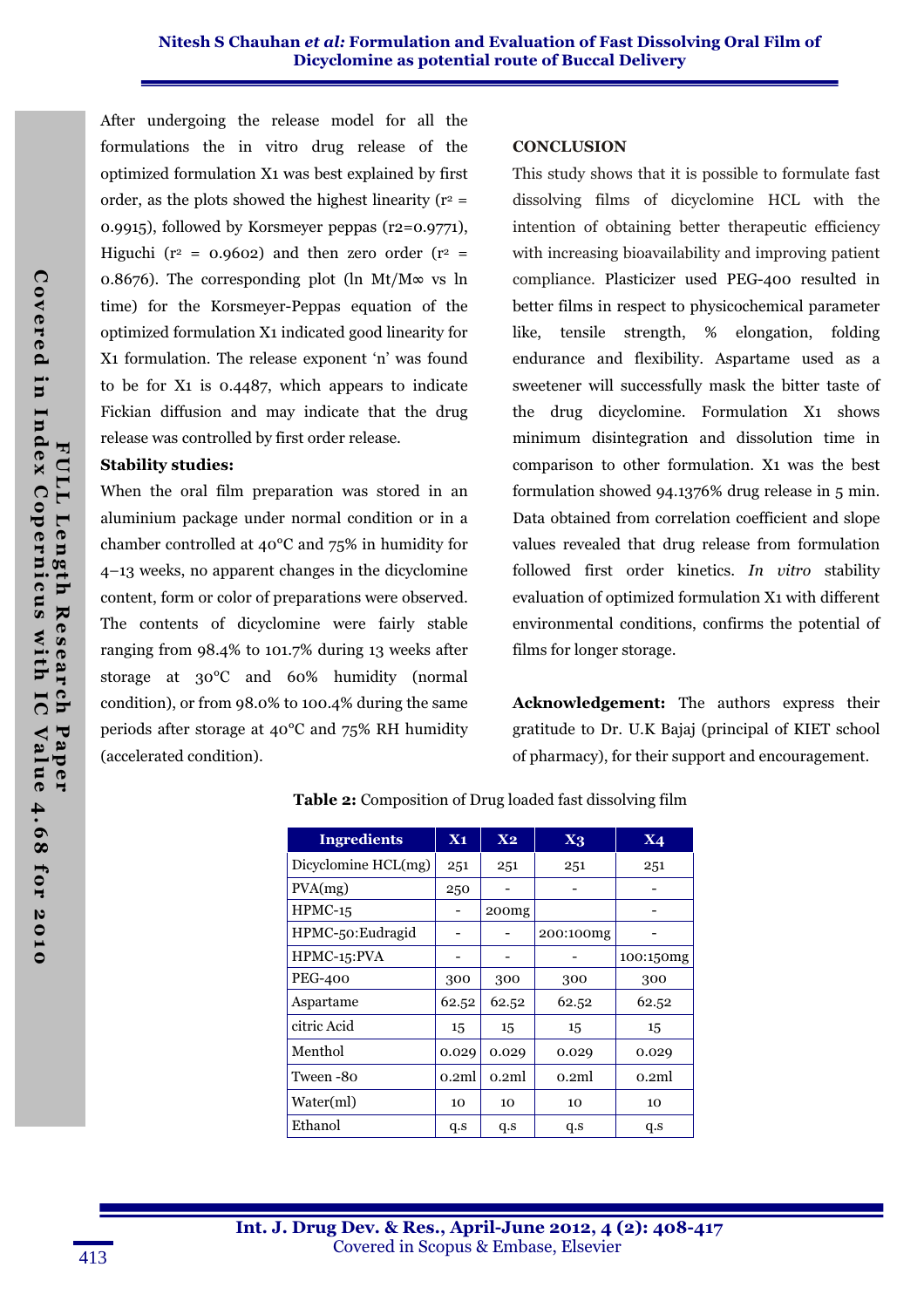### Nitesh S Chauhan et al: Formulation and Evaluation of Fast Dissolving Oral Film of Dicyclomine as potential route of Buccal Delivery

| <b>Evaluation</b><br><b>Thickness</b><br><b>Parameters</b><br>(mm) |                   | <b>Mean weight</b><br>(mg) | Drug content<br>$\%$ | % moisture<br>absorption | % Moisture<br>loss |
|--------------------------------------------------------------------|-------------------|----------------------------|----------------------|--------------------------|--------------------|
| $\rm X1$                                                           | $0.150 \pm 0.002$ | $119.6 \pm 1.52$           | $106\pm0.002$        | $1.51 \pm 0.004$         | $1.423 \pm 0.003$  |
| X <sub>2</sub>                                                     | $0.170 \pm 0.002$ | $122.3 \pm 3.05$           | $95 \pm 0.004$       | $1.43 \pm 0.005$         | $2.201 \pm 0.005$  |
| $X_3$                                                              | $0.175 \pm 0.001$ | $127 + 7.2$                | 97±0.006             | $2.31 \pm 0.001$         | $2.882 \pm 0.002$  |
| X <sub>4</sub>                                                     | $0.155 \pm 0.002$ | $125.6 \pm 2.5$            | $99 \pm 0.005$       | $2.038 \pm 0.007$        | $1.976 \pm 0.006$  |

#### Table 3: Evaluation of mouth dissolving film of Dicyclomine HCL

Table 4: Evaluation of mouth dissolving film of Dicyclomine HCL

| <b>Evaluation</b><br><b>Parameter</b> | Tensile strength<br>$Kg/mm^2$ | %<br><b>Elongation</b> | <b>Folding</b><br><b>Endurance</b> | <b>Disintegration</b><br>time (sec) | <b>Dissolution</b><br>time (sec) | <b>Surface</b><br>$\mathbf{p}$ H |
|---------------------------------------|-------------------------------|------------------------|------------------------------------|-------------------------------------|----------------------------------|----------------------------------|
| X1                                    | $1.283 \pm 0.231$             | $65.12 \pm 1.6$        | >800                               | 14                                  | 140                              | $6.4 \pm 0.13$                   |
| $X_{2}$                               | $1.135 \pm 0.004$             | $22.9 \pm 0.58$        | 200                                | 37                                  | 168                              | $6.6 \pm 0.16$                   |
| X3                                    | $1.286 \pm 0.037$             | $36.2 \pm 1.67$        | >800                               | 24                                  | 127                              | $6.5 \pm 0.18$                   |
| X4                                    | $1.393 \pm 0.091$             | $40.7 \pm 1.42$        | 600                                | 24                                  | 129                              | $6.4 \pm 0.15$                   |

#### Table 5: Drug release kinetics of formulation

| <b>Formulation</b> | <b>Zero order</b> |                | 1 <sup>st</sup> order equation |                | <b>Higuchi Equation</b> |        | <b>Korsmeyer Peppas's Equation</b> |        |
|--------------------|-------------------|----------------|--------------------------------|----------------|-------------------------|--------|------------------------------------|--------|
|                    | k                 | R <sup>2</sup> | k                              | R <sup>2</sup> | n                       | $R^2$  |                                    | $R^2$  |
| $X_{1}$            | 0.2359            | 0.8676         | 0.0039                         | 0.9915         | 5.3142                  | 0.9602 | 0.4483                             | 0.9771 |
| Х2                 | 0.2152            | 0.846          | 0.0027                         | 0.9529         | 4.8675                  | 0.9463 | 0.453                              | 0.971  |
| X3                 | 3.61              | 0.8654         | $-0.0032$                      | 0.9757         | 5.1785                  | 0.9579 | 0.4577                             | 0.9789 |
| Χ4                 | 0.2368            | 0.812          | $-0.0037$                      | 0.9693         | 5.1759                  | 0.9579 | 0.4778                             | 0.9547 |
| Best fit model     | First order       |                | Peppas model                   |                | Peppas model            |        | First order                        |        |

R2 =coefficient of determination: K=rate constant

#### Figure 1: Disintegration and dissolution time study of X1-X4 film formulations

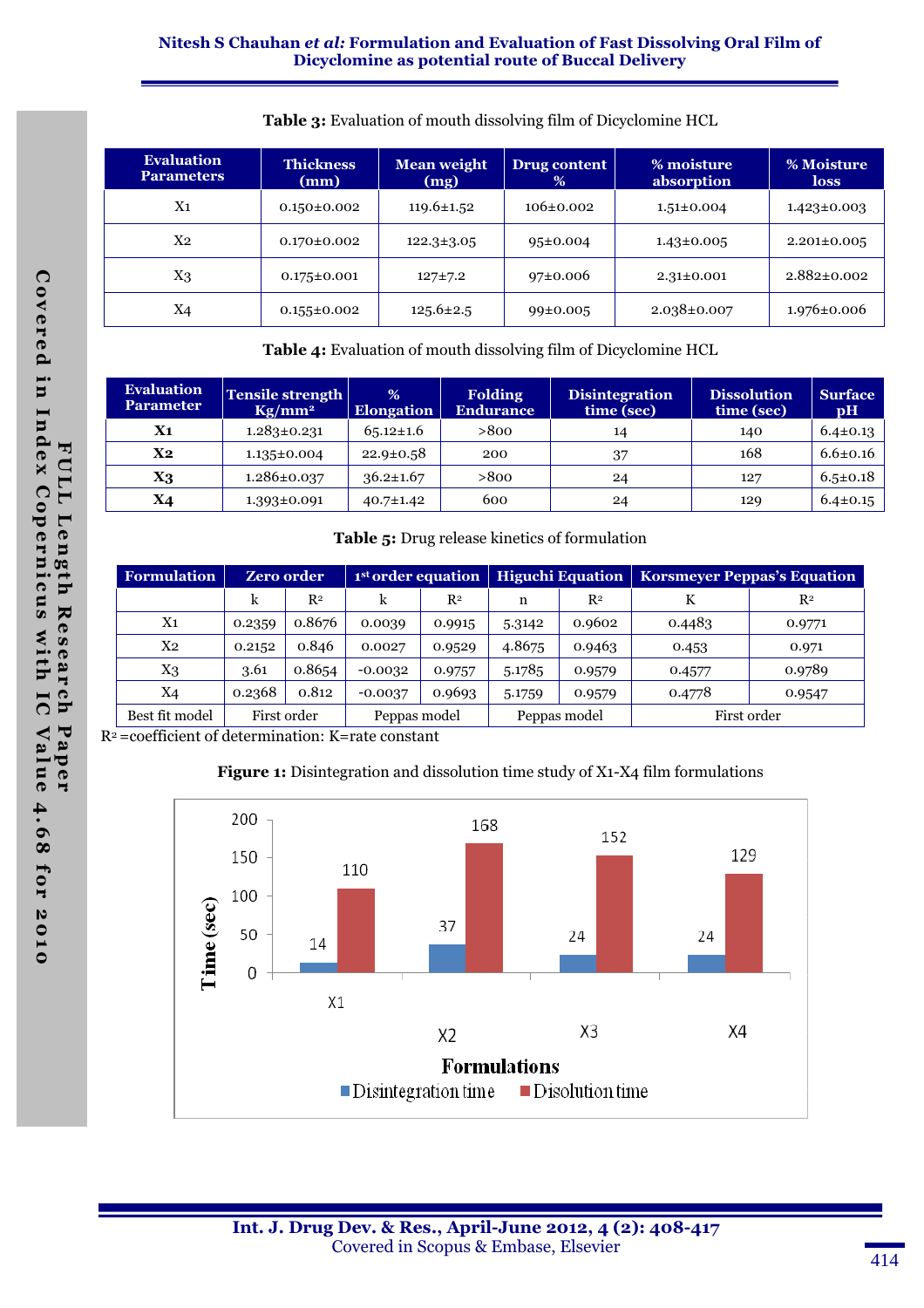

Figure 2: In vitro Release profile of Dicyclomine HCL film formulation X1-X4.

Figure 3: Comparison of in-vitro drug release of X3 formulation after 90 days storage



Figure 4: IR spectroscopy of drug and poly vinyl alcohol (PVA)

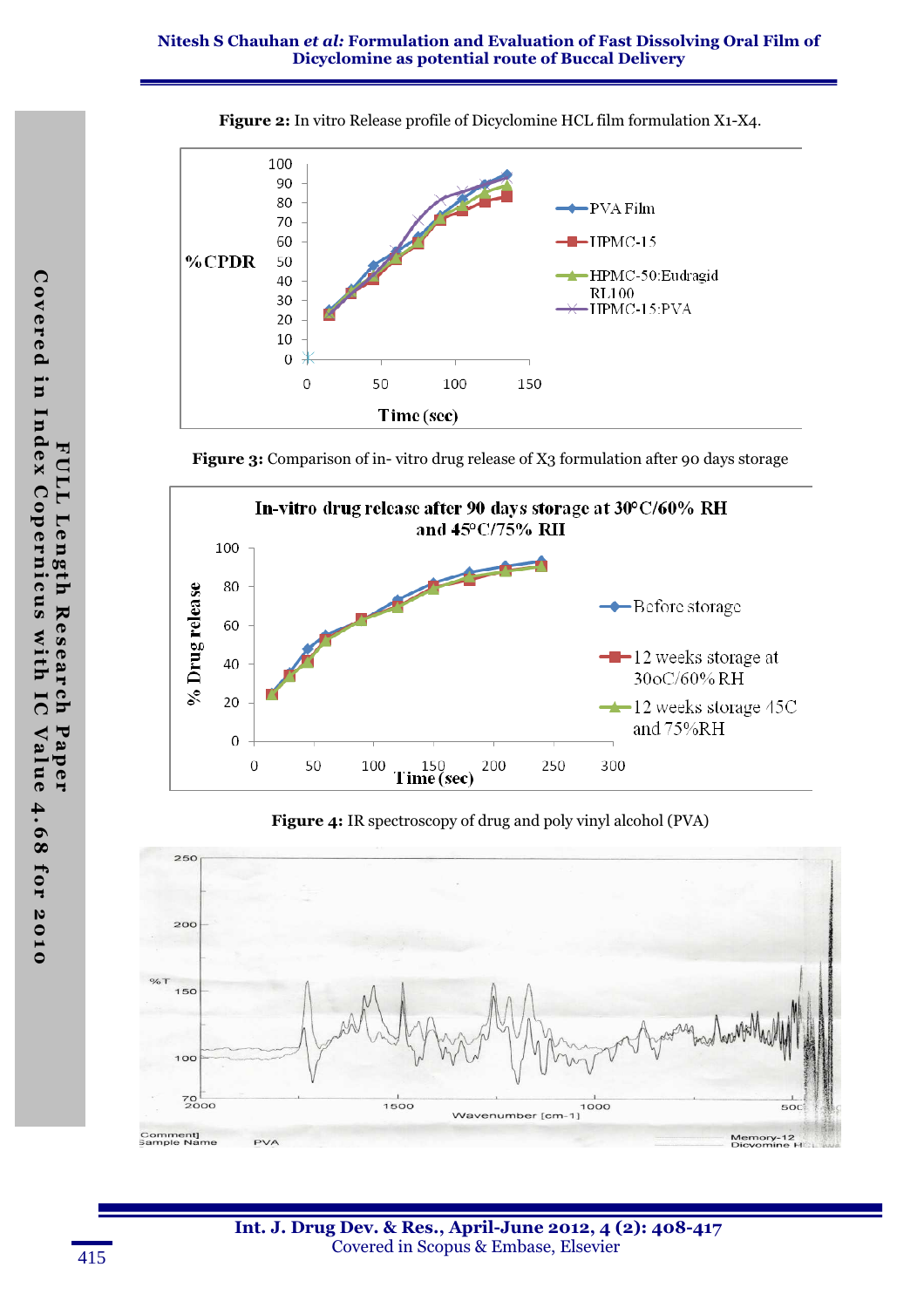#### Nitesh S Chauhan et al: Formulation and Evaluation of Fast Dissolving Oral Film of Dicyclomine as potential route of Buccal Delivery







#### Figure 7: DSC thermogram of dicyclomine HCL



Int. J. Drug Dev. & Res., April-June 2012, 4 (2): 408-417 Covered in Scopus & Embase, Elsevier